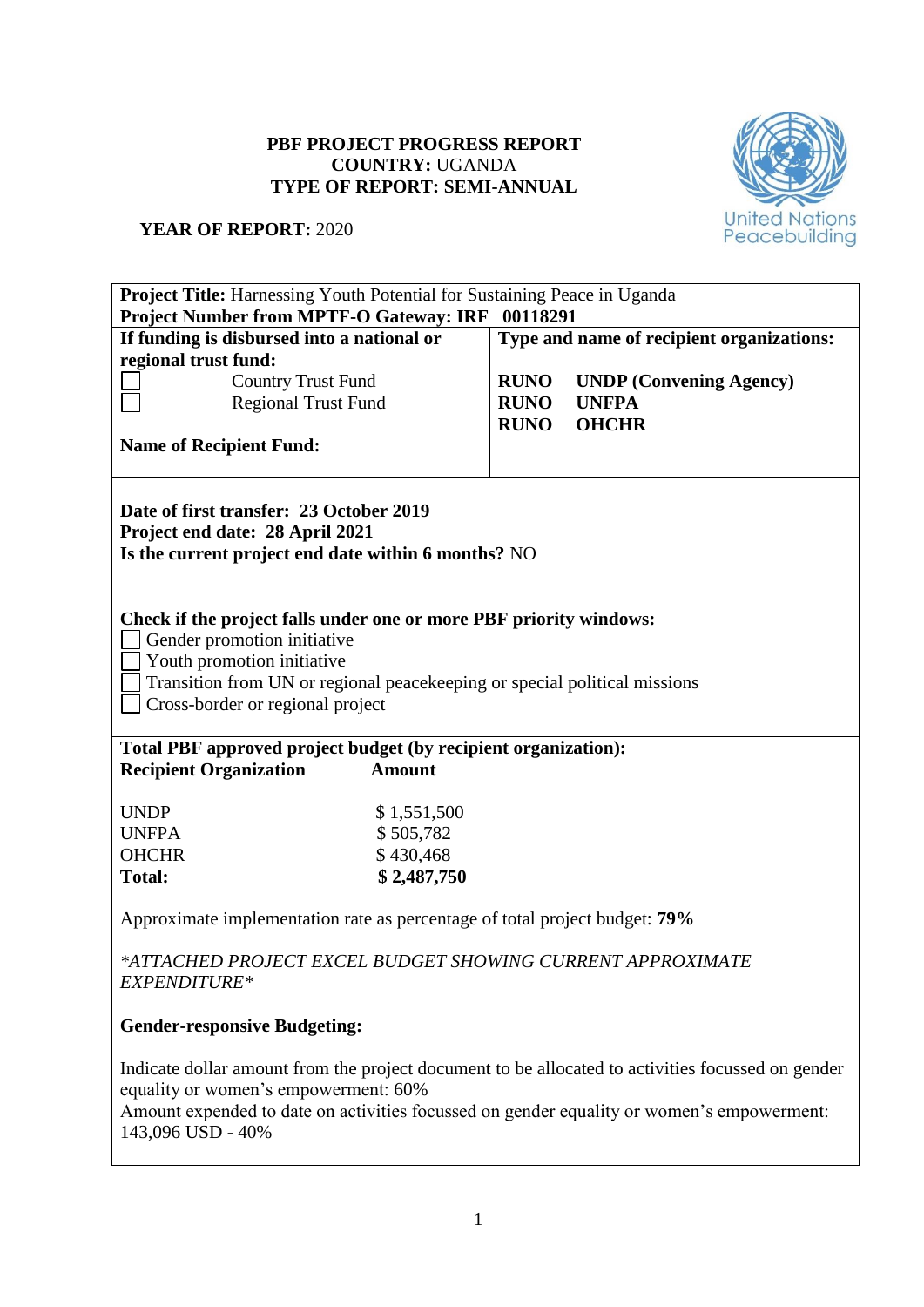## **Project Gender Marker:GM2 Project Risk Marker: High Project PBF focus area: 2.3 Conflict Prevention/Management**

#### **Report preparation:**

Project report prepared by: Francesca Akello, Team Leader Peace and Security, UNDP Uganda Project report approved by: Sheila Ngatia, Deputy Resident Representative, UNDP Uganda Did PBF Secretariat review the report: NO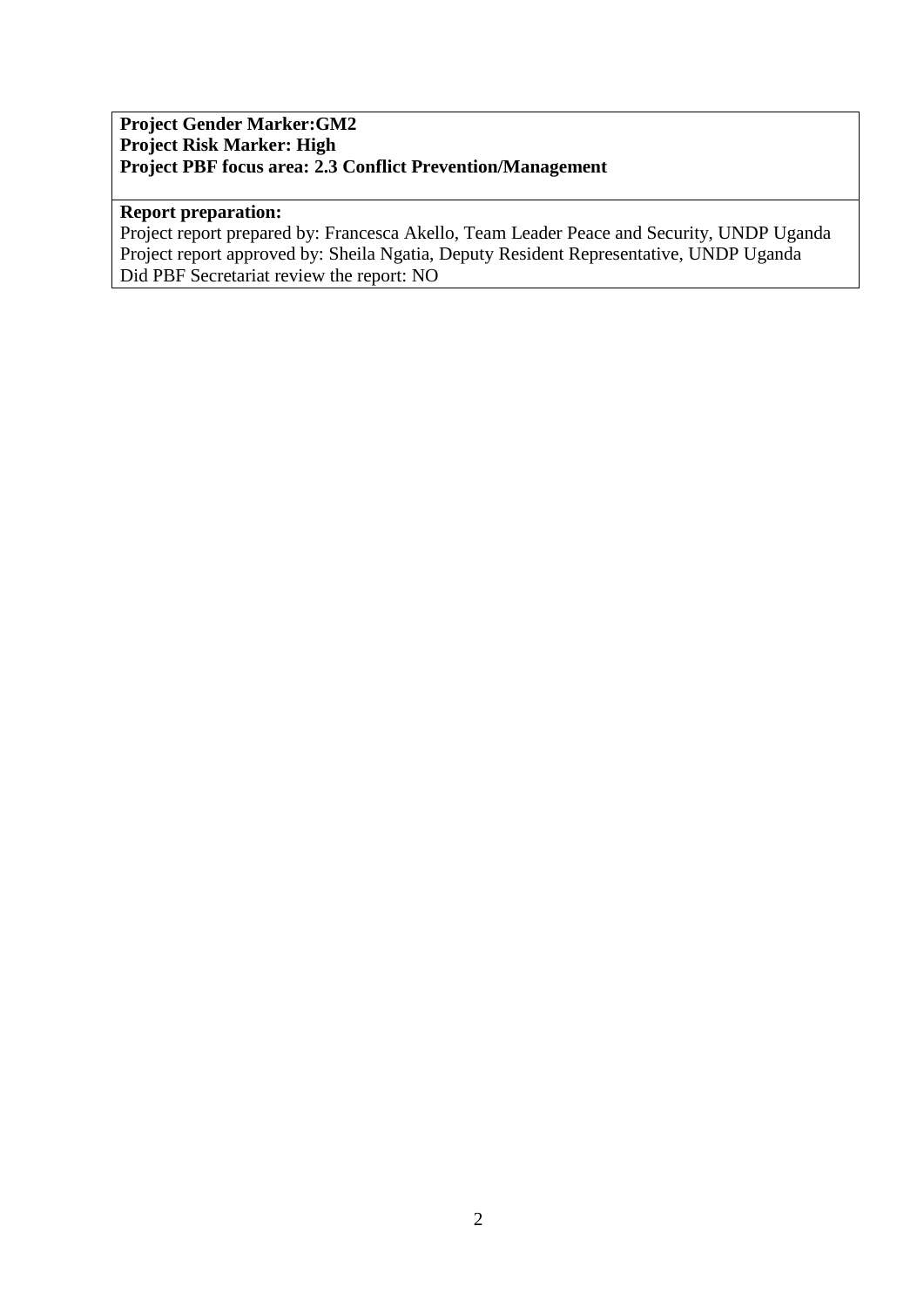## *NOTES FOR COMPLETING THE REPORT:*

- *Avoid acronyms and UN jargon, use general /common language.*
- *Report on what has been achieved in the reporting period, not what the project aims to do.*
- *Be as concrete as possible. Avoid theoretical, vague or conceptual discourse.*
- *Ensure the analysis and project progress assessment is gender and age sensitive.*

# **PART 1: OVERALL PROJECT PROGRESS**

Briefly outline the **status of the project** in terms of implementation cycle, including whether preliminary/preparatory activities have been completed (i.e. contracting of partners, staff recruitment, etc.) (1500 character limit):

All preparatory interventions critical for ownership and sustainability of the project were concluded. District inception meetings were held with District Local Governments (DLGs) and other key stakeholders in Kampala, Wakiso, Bundibugyo and Kasese. The meetings majorly focused on introducing the project and acquiring district's guidance on conflict hotspots resulting in the inclusion of informal youth structures, namely: slum youth, boda/boda, market vendor groups, street children, as beneficiaries of the project. This inclusion was deemed necessary as a violence mitigation measure in light of the pre-election setting. The DLGs have in turn assigned District focal persons for the project to act as liaison, provide coordination functions, oversight and mainstreaming of peacebuilding activities within the district development agenda.

Consultations with key traditional and cultural leaderships was concluded due to their critical role in the substance of peace in the various kingdoms. These institutions have a critical mass- with youth wings starting from the Parish to the county levels and play a pivotal role in mitigating of inter-ethnic violence, especially in the Rwenzori region. All agencies have contracted responsible partners and disbursed funds, recruited key staff and held coordination meetings and progress meetings with the responsible partners to fast track implementation. All staff recruitments by Agencies were concluded; and procurements of major project equipment were frontloaded and completed. In Rwenzori, the project profiled emerging conflicts, conflict-prone sub counties and parishes in each of the targeted district. The project mapped out and agreed on direct project beneficiaries- 250 cultural leaders and elders, 250 youth from cultural institutions, 200 youth outside of cultural institutions from elected youth structures, youth out of school and youth caught up in conflict situations, 360 technical and political leaders in the targeted sub counties and districts, 40 members of the district security team. Of these targeted groups, by consensus, at least 50% of targeted groups shall be female. 3 multi-stakeholder meetings were conducted in Rwenzori targeting 350 people stakeholders selected from 5 cultural institutions; security agencies; formal and informal youth and women groups; district political leadership; District Community Development Office; the private sector and; civil society organizations. A mapping of strategies of furthering peace, nonviolence and fostering better civil military relations in the region and how different stakeholders will contribute to the nurturing of youth as agents of peace and nonviolence with at least 30% of the 350 stakeholders being female was completed.

## **Please indicate any significant project-related events anticipated in the next six months, i.e. national dialogues, youth congresses, film screenings, etc. (1000 character limit):**

Uganda currently is in the pre-election period with elections slated for first quarter of 2021. The youth have historically found themselves at the epicentre of election related violence. In the next 6 months, the project will therefore work to establish a crisis risk dashboard to monitor the election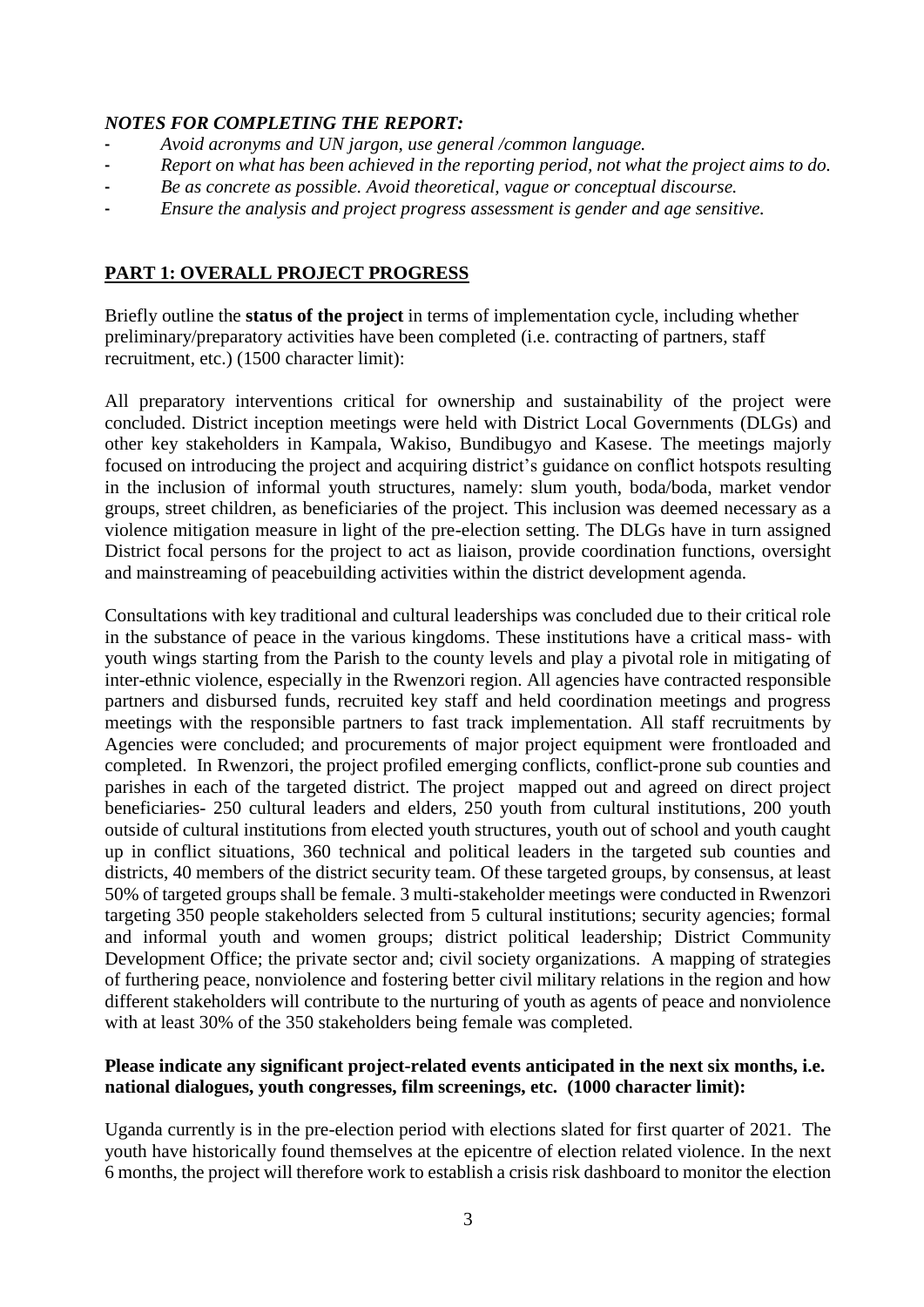related violence and other risks, hold confidence building meetings , youth and police trainings to proactively prevent violence and build trust. Continue work with cultural leaders to leverage their influence for peace messaging and engaging their youth networks in peace building interventions. Specifically, continue dialogue with 9 of the biggest Kingdoms and cultural institutions to leverage on their influence in shaping youth to embrace peace and responsible leadership. Hold youth camps for mentorship on values of 'obuntubulamu' to elicit inherent change in value system for social cohesion. Conduct voter and civic education engage with political parties, Members of Parliament and councillors to advocate for youth inclusion in political processes and mainstreaming of youth issues in policy and public discourse.

Continue media training on conflict-sensitive reporting, effective communication and youth friendly media activism. Social media engagement including social media bloggers for targeted peace messaging for youth via their social media channels and networks will be utilised. National multimedia campaign will leverage social media and online outreaches; on-air channels; print and distribution media. The campaign will nurture a winning brand identity for visual and audio recognition, with an estimated 10 million young men and women reached to break the growing apathy and rejuvenate interest and preparedness for their choices and meaningful participation in electoral processes.

FOR PROJECTS WITHIN SIX MONTHS OF COMPLETION: summarize **the main structural, institutional or societal level change the project has contributed to**. This is not anecdotal evidence or a list of individual outputs, but a description of progress made toward the main purpose of the project. (1500 character limit):

#### N/A

In a few sentences, explain whether the project has had a positive **human impact**. May include anecdotal stories about the project's positive effect on the people's lives. Include direct quotes where possible or weblinks to strategic communications pieces. (2000 character limit):

The capacity building activities have registered impact in empowering key groups to fulfil their peacebuilding potential through training of youth leaders, youth led organizations, youth networks, non-traditional actors. These activities have aided the development of social change entrepreneurs that are able to leverage their learning and influence for maintaining and sustaining inter and intracommunity peace. During the inception meeting in Bundibugyo, one of the youth leaders who had participated in the Generations for Generations dialogue opined that he saw a lot of merit in the exercise as he underscored this as an avenue for youth to express their grievances and thoughts with the community elders without judgement and learn from their experiences simultaneously. He mentioned that youth don't usually get an opportunity to be heard and this platform was a welcome change as it releases the inner frustration of the youth which at times manifests itself in violent conduct and helps communities deliberate on youth issues as a matter of priority. In addition, the activities have also targeted non-traditional actors such as boda-boda riders and female street vendors as beneficiaries of peace building trainings. As these populations are usually marginalized on account of socio-economic barriers, these trainings have helped them nourish a healthy self- image of themselves as able, contributing members of the society who have the capacity to effect social change and peace.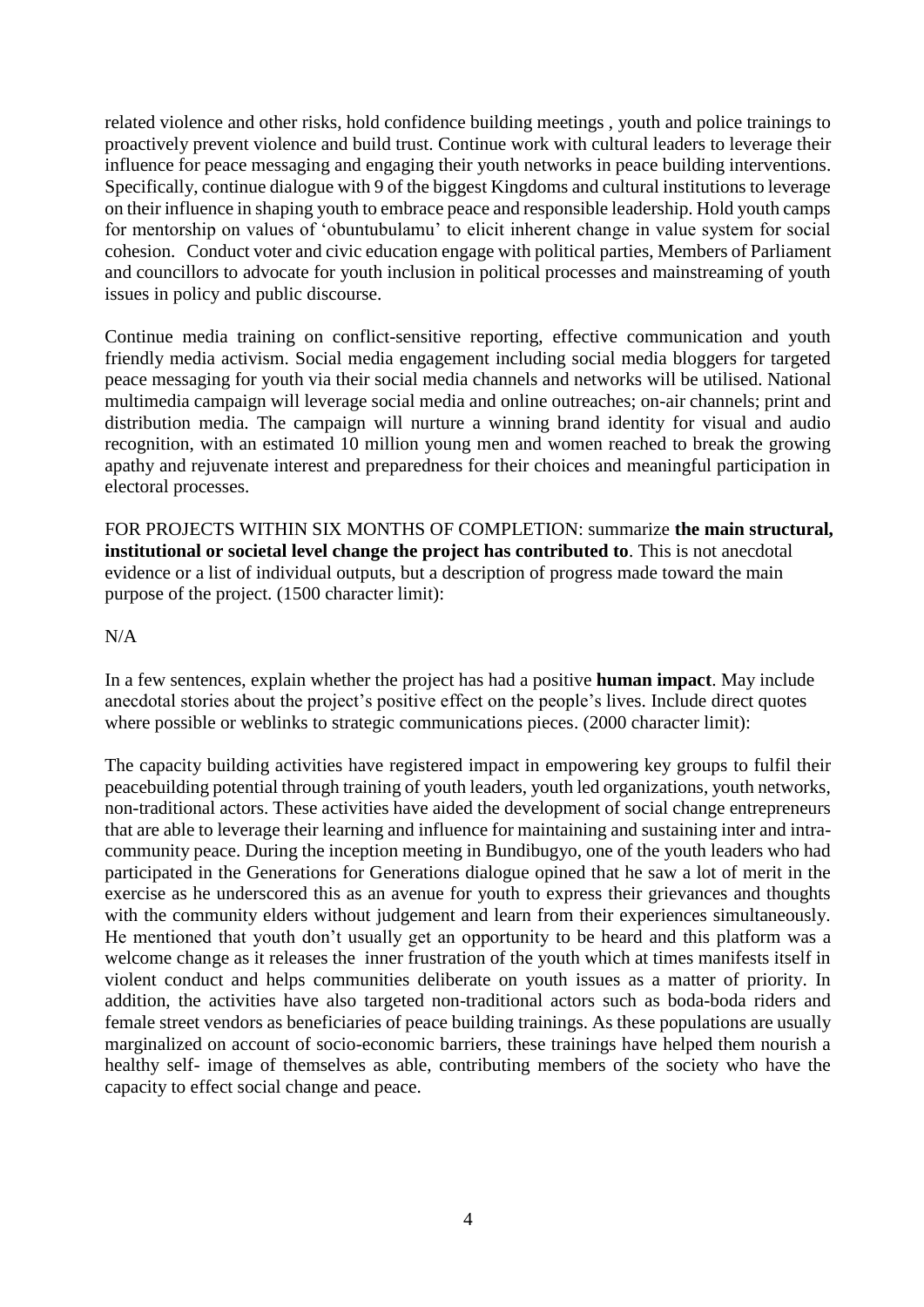# **PART II: RESULT PROGRESS BY PROJECT OUTCOME**

*Describe overall progress under each Outcome made during the reporting period (for June reports: January-June; for November reports: January-November; for final reports: full project duration). Do not list individual activities. If the project is starting to make/has made a difference at the outcome level, provide specific evidence for the progress (quantitative and qualitative) and explain how it impacts the broader political and peacebuilding context.* 

*"On track" refers to the timely completion of outputs as indicated in the workplan.* 

 *"On track with peacebuilding results" refers to higher-level changes in the conflict or peace factors that the project is meant to contribute to. These effects are more likely in mature projects than in newer ones.* 

*If your project has more than four outcomes, contact PBSO for template modification.*

**Outcome 1:** State and civil society actor decision-making processes are more inclusive and enable proactive participation of youth

#### **Rate the current status of the outcome progress: On tack**

#### **Progress summary:** *(3000 character limit)*

PBF in Uganda has been instrumental in strengthening platforms for dialogue and mediation through engagement with key youth leaders, youth led organizations, youth networks, insider mediators, the elders, religious, and cultural leaders to elicit an inherent change in the value system for the inculcation of cultural values critical for the sustenance of peace and social cohesion as well as preventive measures on COVID 19. The project interventions are thus bridging the gap between national peacebuilding thereby enabling youth inclusion in national peacebuilding processes that is key for social cohesion. Our work with cultural leaders brings together 8 cultural institutions- Buganda, Acholi, Alur, Busoga, Bunyoro, Tooro, Obusinga Bwa Rwenzururu and Obudhingiya Bwa Bwamba (OBB) representing over 60% of Uganda's population. Additionally, a curriculum for the youth Mentorship training camps for peace champions drawn from both in and out of school youth has been developed incorporating SDGs 16 & 5.

A confidence building dialogue of 17 (7F:10M) high-level influencers was facilitated by the Resident Coordinators office on the controversial revision of the electoral roadmap and the legal, political and conflict implications on the conduct of credible elections. This is one in a series of dialogues that target key stakeholders in the electoral process envisaged to enhance inclusive political dialogue and consequently, build trust in institutions involved in the electoral process. The dialogues complement other avenues of support by the UN to the electoral process such as stakeholder engagement by the electoral Commission, strengthening early warning capacities for electoral-related violence prevention, institutional strengthening of the EMB among others.

Working with the Inter Religious Council of Uganda, the Council of presidents have developed campaign advocacy messages/press statements on TVs and radios advocating for free and fair elections emphasising the need for level playing field for all candidates regardless of political party especially since the campaigns/elections will be ''scientific''. For example, some candidates aren't accessing forms because they have been banned from picking them physically and advised to upload through the internet which will ideally leave some behind. Information platforms for religious leaders together with the elders, women engagement, youth engagement and district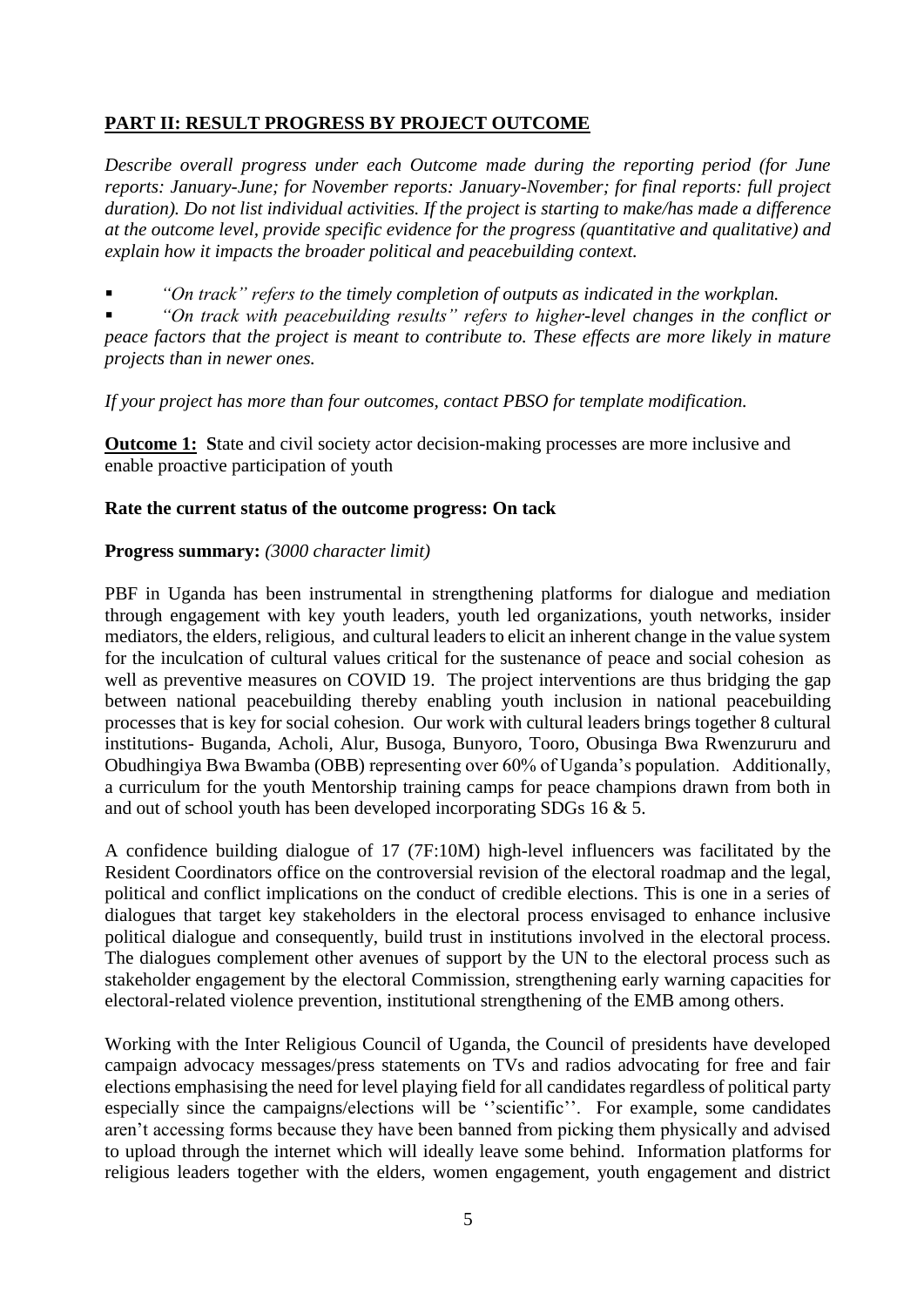platforms for hot spot areas of Kasese, Bundibugyo, Wakiso and Kampala have been activated and reoriented to address new emerging issues like COVID 19, electoral areas, new rules for elections.

The Generation for Generation dialogues as means of building bridges between generations has had positive impact by allowing for peace dialogues and intergenerational learning critical for fostering camaraderie between communities and individuals. The project also trained Artists as key influencers for social youth mobilisation. Over 110 youth leaders, 75 radio presenters, 160 youth were trained in peace messaging and participated in generation for generation dialogues. 32 radio spot messages have been aired on prime time on 4 different radio stations each targeting a specific geographical area. To further peace messaging, 32 popular DJ have been collaborated with, each making mentions of peacebuilding and youth on prime time in radio in addition to 4 radio talk shows held on 4 different radio stations in the region. On-going activities on engagement of Members of Parliament to champion the cause of youth inclusion in political processes and engaging social media bloggers to target peace messaging for youth through their social media channels and networks. These efforts have so far reached over 27,500 individuals.

The remaining activities have stalled due to COVID 19 pandemic and the resultant total lockdown from March 2020 and though being eased, the UN offices are still closed with staff telecommuting.

#### **Indicate any additional analysis on how Gender Equality and Women's Empowerment and/or Youth Inclusion and Responsiveness has been ensured under this Outcome:** *(1000 character limit)*

All project interventions have mainstreamed gender right from the planning stage for all interventions conducted in outcome 1. For example, the entrepreneurship capacity building intervention was undertaken specifically for women, with the training content customized to their needs to strengthen female agency in workplaces and at homes. Similarly, a gender balance is consciously observed in all project interventions for example youth engagement fora, leadership camps etc. Moreover, the project is founded on the principles of youth inclusion in political processes to mitigate youth involvement in conflict. In doing so, all project interventions deliberately mainstream within all envisioned activities. In all trainings and engagements, youth have occupied the centre-stage as beneficiaries and their interest and exceptions from these interventions are given primary importance. Activities that have leveraged media and sport for peace messaging have been designed specifically to cater to the youth populations and their interests. Furthermore, the rapid assessment conducted, examined the needs of the youth to ensure that activities are designed accordingly.

**Outcome 2:** Mistrust between law enforcement and security agencies and communities is reduced by enhancing the strict application of human rights standards

**Rate the current status of the outcome progress: On track with some delays largely due to COVID 19 Pandemic which saw the country in total lockdown for over 5 months. The lockdown is being eased but with very stringent directives on social gatherings to which other gatherings with 10 people are allowed.**

#### **Progress summary:** *(3000 character limit)*

The first training of senior officers of the Internal Security Organisation (ISO) was concluded. A total of 51 ISO officers (9M:42F) were trained on human rights standards applicable to their intelligence gathering and law enforcement function and taking into consideration, the specific needs of the youth. As a result of this training, the ISO senior officers had a first introduction to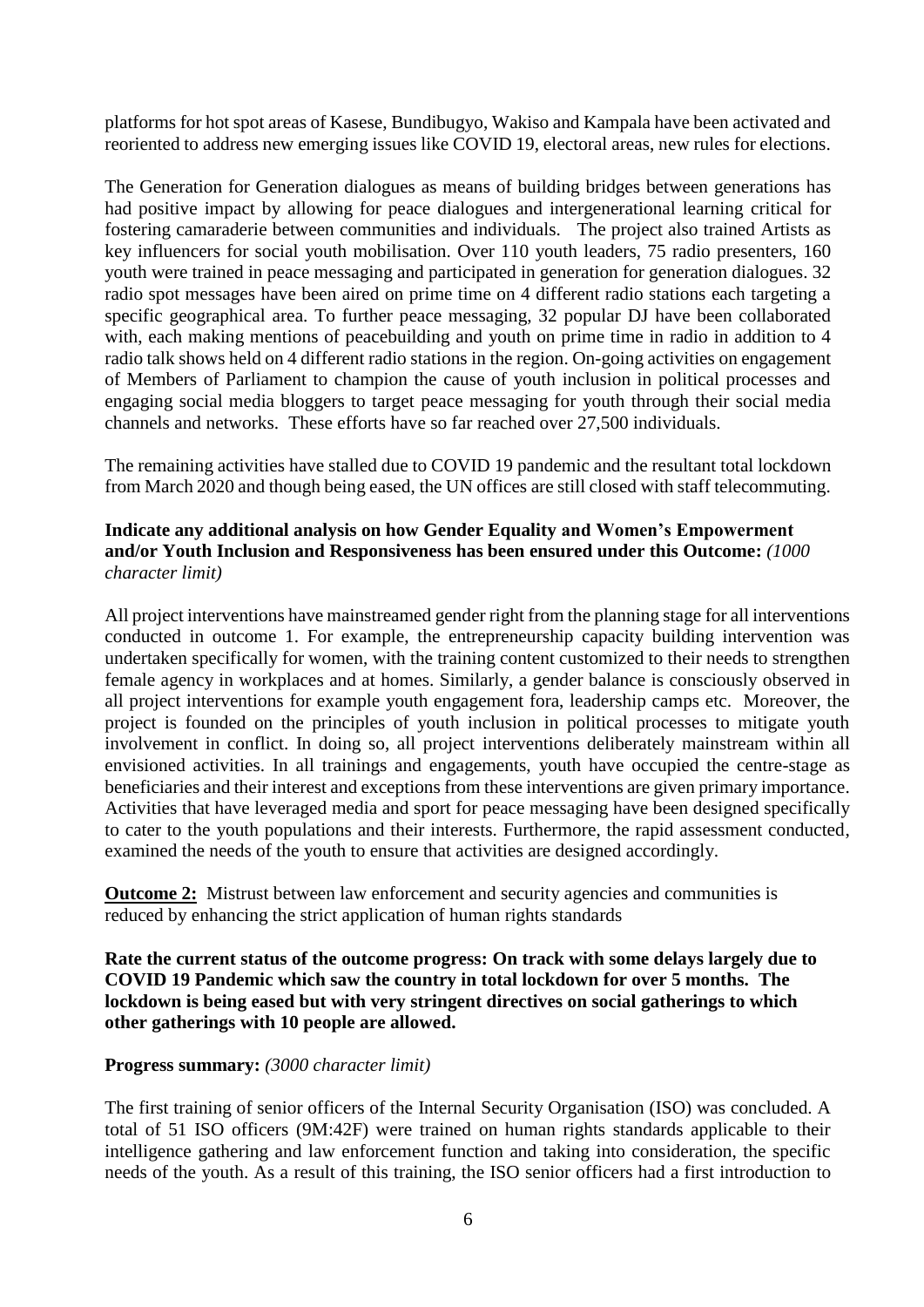human rights knowledge; and subsequently expressed their intention to be guided by the human rights standards in the execution of ISO operations.

A second training for senior level police officers was initially scheduled to be conducted at the end of April. A concept note and budget were approved. But this workshop and other remaining activities had to be postponed when the COVID-19 outbreak was declared in Uganda.

Currently, there is keen engagement amongst Agencies and respective Implementing partners to re-strategize mitigation measures to continue the implementation of these activities under Outcome 2 during the second semester of 2020, by redesigning and reorganizing the activities to strengthen the capacity of youth and human rights organizations into virtual strengthening processes -which will include the support on hardware and software- with the objective that these organizations can conduct virtual human rights monitoring, reporting and advocacy on issues affecting the youth. The process will be accompanied by training meetings for a maximum number of twenty participants, including facilitators and support staff, until the COVID-19 measures are lifted.

## **Indicate any additional analysis on how Gender Equality and Women's Empowerment and/or Youth Inclusion and Responsiveness has been ensured under this Outcome:** *(1000 character limit)*

The selection of beneficiaries has been completed with very keen interest on gender inclusiveness and youth taking the centre stage. During the preparation of the training with ISO, a conscious effort was made to ensure a gender balance. To this end, ISO was requested to propose a gender balanced list of participants despite which gender disparity was detected within the trainee list. The implementing partner together with the lead UN agency on this outcome, voiced concerns regarding the unbalanced gender participation and emphasised the need of integration of gender considerations -and a specific youth-centred focus- in the ISO operations. The ISO Management acknowledged this concern citing a structural challenge regarding the recruitment of men and women in the organisation's structure which needed rectification. For the remaining activities, there will be continued integration of a gender dimension and a youth focus in the proposed capacity building interventions and gender balance will be maintained to the best extent possible.

# **PART III: CROSS-CUTTING ISSUES**

| <b>Monitoring:</b> Please list monitoring<br>activities undertaken in the reporting                                                                                                                                                                                | Do outcome indicators have baselines? No                                                                                                     |
|--------------------------------------------------------------------------------------------------------------------------------------------------------------------------------------------------------------------------------------------------------------------|----------------------------------------------------------------------------------------------------------------------------------------------|
| period (1000 character limit)                                                                                                                                                                                                                                      | Has the project launched perception surveys or<br>other community-based data collection? yes                                                 |
| The project has held 2 virtual monitoring                                                                                                                                                                                                                          |                                                                                                                                              |
| meetings with implementing partners.<br>Some agencies like UNDP as lead<br>agency is contracting a consultancy firm<br>to support with the physical monitoring<br>of all its projects including PBF since the<br>UN has not yet lifted the travel<br>restrictions. | YES the project is soon hiring a consultant to<br>undertake a rapid assessment; TORS, and concept<br>note have been prepared to this effect. |

| <b>Evaluation:</b> Has an | Evaluation budget (response required): No |
|---------------------------|-------------------------------------------|
| evaluation been           |                                           |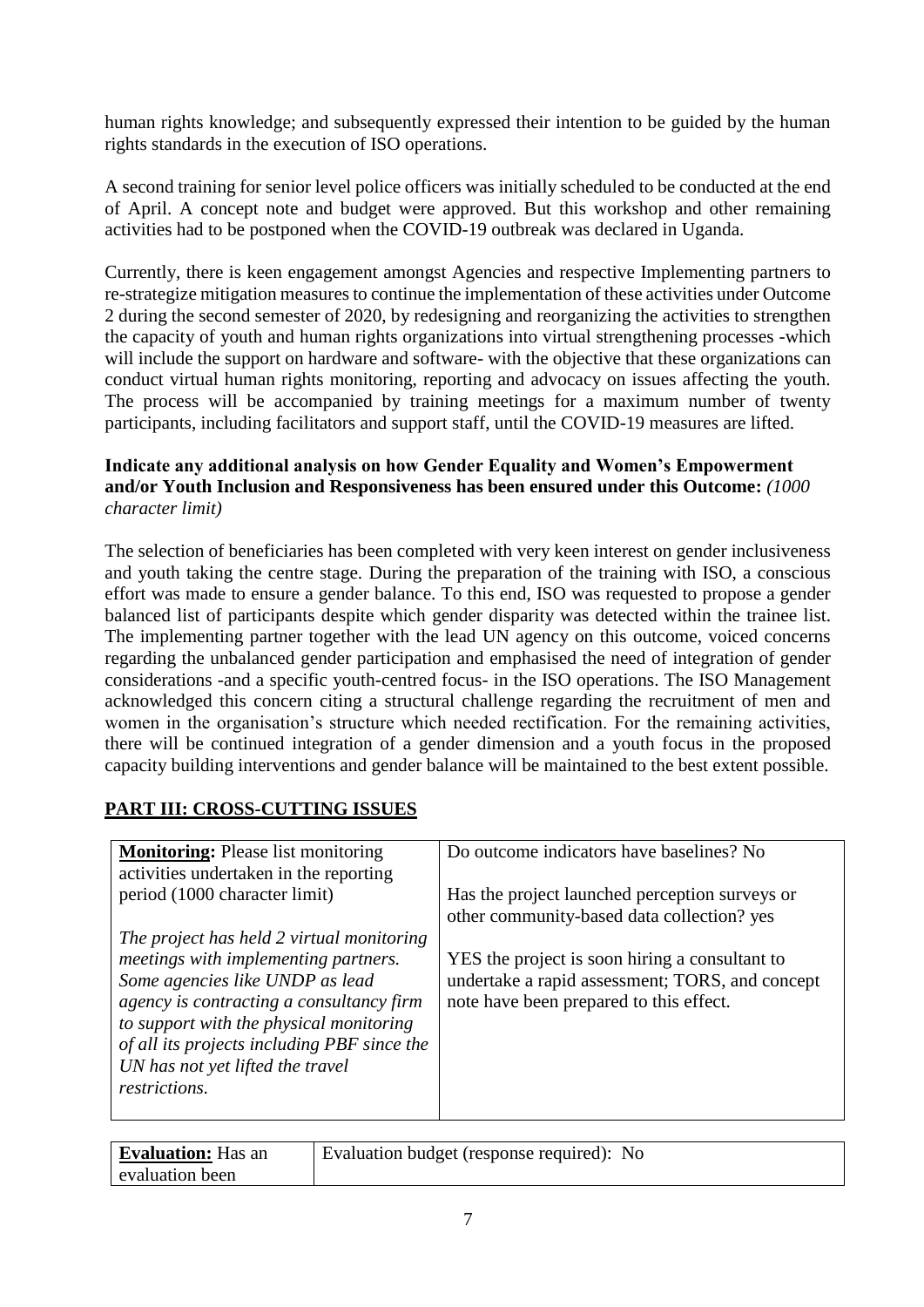| conducted during the                                                                                                                                                        | If project will end in next six months, describe the evaluation                                                                                                                                                                                                                                                                                                                                                                                                                                                                                                                                                                                                                                                                                                                                                                                                                                                                                                                                                                                                                                                                                                                                                                                                                                                                                                                                                                                                                                                                                                                                                                                                                                                                                                                                                                       |
|-----------------------------------------------------------------------------------------------------------------------------------------------------------------------------|---------------------------------------------------------------------------------------------------------------------------------------------------------------------------------------------------------------------------------------------------------------------------------------------------------------------------------------------------------------------------------------------------------------------------------------------------------------------------------------------------------------------------------------------------------------------------------------------------------------------------------------------------------------------------------------------------------------------------------------------------------------------------------------------------------------------------------------------------------------------------------------------------------------------------------------------------------------------------------------------------------------------------------------------------------------------------------------------------------------------------------------------------------------------------------------------------------------------------------------------------------------------------------------------------------------------------------------------------------------------------------------------------------------------------------------------------------------------------------------------------------------------------------------------------------------------------------------------------------------------------------------------------------------------------------------------------------------------------------------------------------------------------------------------------------------------------------------|
| reporting period?<br>please select                                                                                                                                          | preparations (1500 character limit):                                                                                                                                                                                                                                                                                                                                                                                                                                                                                                                                                                                                                                                                                                                                                                                                                                                                                                                                                                                                                                                                                                                                                                                                                                                                                                                                                                                                                                                                                                                                                                                                                                                                                                                                                                                                  |
| Catalytic effects<br>(financial): Indicate<br>name of funding agent<br>and amount of<br>additional non-PBF<br>funding support that has<br>been leveraged by the<br>project. | Name of funder:<br>Amount:<br>PBF project helped to leverage additional funds for the electoral<br>support project - "Strengthening Electoral Processes in Uganda<br>(SEPU)". At July 2020 a collective pledge of USD 7 million to the<br>project was made from Norway, Austria, Sweden Denmark and<br>UNDP; out of the total project budget estimate of USD 10.5<br>The proposed project interventions are centred on three<br>million.<br>thematic outputs, i.e. 1) Transparency and inclusion in electoral<br>process strengthened; 2) Institutional capacity for the Electoral<br>Commission (EC) and other electoral stakeholders enhanced; 3)<br>Peace mechanisms improved. Specifically, PBF will complement the<br>SEPU funds allocation for Early warning including, conflict<br>mitigation measures working with the various political, cultural and<br>religious leaders, insider mediators, and youth structures and support<br>to confidence building mechanisms under output 3. The interventions<br>target the EC and other electoral stakeholders through both short term<br>and long-term institutional capacity building measures, including<br>embedded technical assistance, and also conflict mitigation measures<br>multi-stakeholder dialogue<br>and<br>such<br>early<br>as<br>warning<br>mechanisms. UNDP is the lead implementing agency, with other<br>UN agencies, i.e. UN Women, OHCHR and UNESCO as<br>responsible parties; and national actors and select Non-State Actors,<br>as the project beneficiaries. The project is implemented in close<br>liaison with the Office of the UN Resident Coordinator that, based on<br>UN policy, takes the lead on high level political engagements in the<br>country. The implementation of this project is also coordinated to<br>ensure synergy with the PBF. |
|                                                                                                                                                                             | Building on the PBF conflict analysis that identified youth<br>unemployment as a conflict driver, UNDP Uganda has allocated<br>USD 1.1M of its regular funds to the youth for "business innovation"<br>and entrepreneurship facility" to support youth led businesses to<br>grow and scale up their businesses, recover from COVID and enable<br>them to be gainfully employed. In this facility, Stanbic Bank will<br>match the resources UNDP is allocating. The project is to be unveiled<br>by H.E the President of the Republic Uganda on International Youth<br>Day-12th August 2020. The implementation of this project is also<br>coordinated<br>with<br>the<br>to<br>ensure<br>synergy<br><b>PBF</b><br>entrepreneurship/livelihoods component.                                                                                                                                                                                                                                                                                                                                                                                                                                                                                                                                                                                                                                                                                                                                                                                                                                                                                                                                                                                                                                                                              |
| <b>Other:</b> Are there any<br>other issues concerning<br>project implementation<br>that you want to share,<br>including any capacity<br>needs of the recipient             | Considering that the project time of implementation is significantly<br>affected by the COVID 19 pandemic, aware that 2020 is<br>electioneering year for Uganda, and taking into consideration that<br>once the lockdown is fully lifted, there might be a furore of activity<br>implementation by Government, CSOs and FBOs, schools and so<br>forth in a bid to make up for lost time, the various partners will be                                                                                                                                                                                                                                                                                                                                                                                                                                                                                                                                                                                                                                                                                                                                                                                                                                                                                                                                                                                                                                                                                                                                                                                                                                                                                                                                                                                                                 |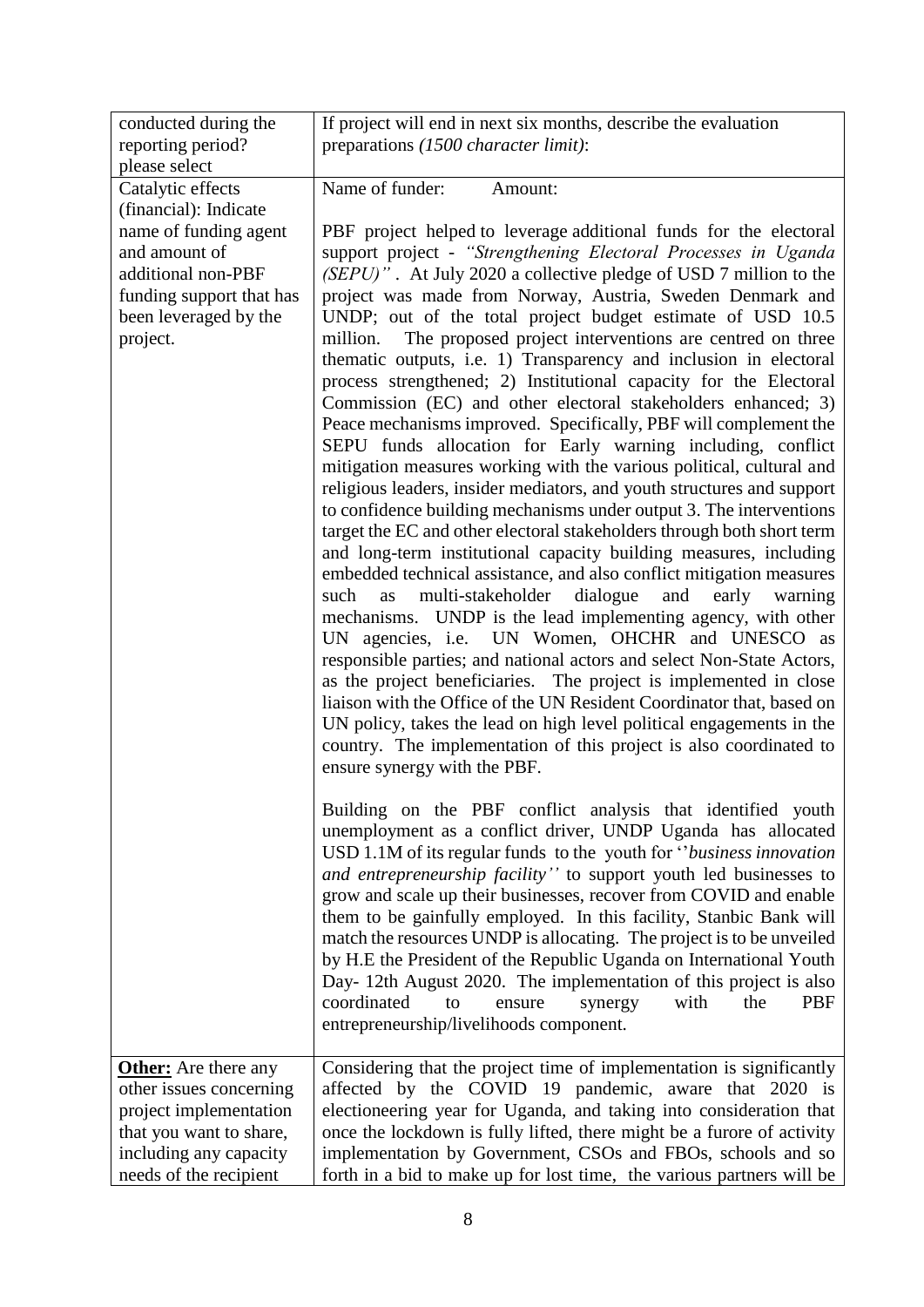| organizations? (1500)<br><i>character limit</i> ) | supported to fast track implementation of activities but also<br>encourage innovation like making use of ICT and other non-<br>conventional implementation strategies especially leveraging on key<br>social media.                                                                                                                                                                                                                                                                                                                                                                                            |
|---------------------------------------------------|----------------------------------------------------------------------------------------------------------------------------------------------------------------------------------------------------------------------------------------------------------------------------------------------------------------------------------------------------------------------------------------------------------------------------------------------------------------------------------------------------------------------------------------------------------------------------------------------------------------|
|                                                   | The project team will on a regular basis monitor progress of<br>implementation most of which will be done virtually considering the<br>UN is still telecommuting. UNDP for one is recruiting a competence<br>finance firm to support with project monitoring during this COVID<br>period. This way we intend to take timely corrective action to ensure<br>that project implementation is on track. From time to time, PBSO will<br>be notified of any major challenges in implementation and guidance<br>will be sought especially with the heightened electioneering period<br>and associated uncertainties. |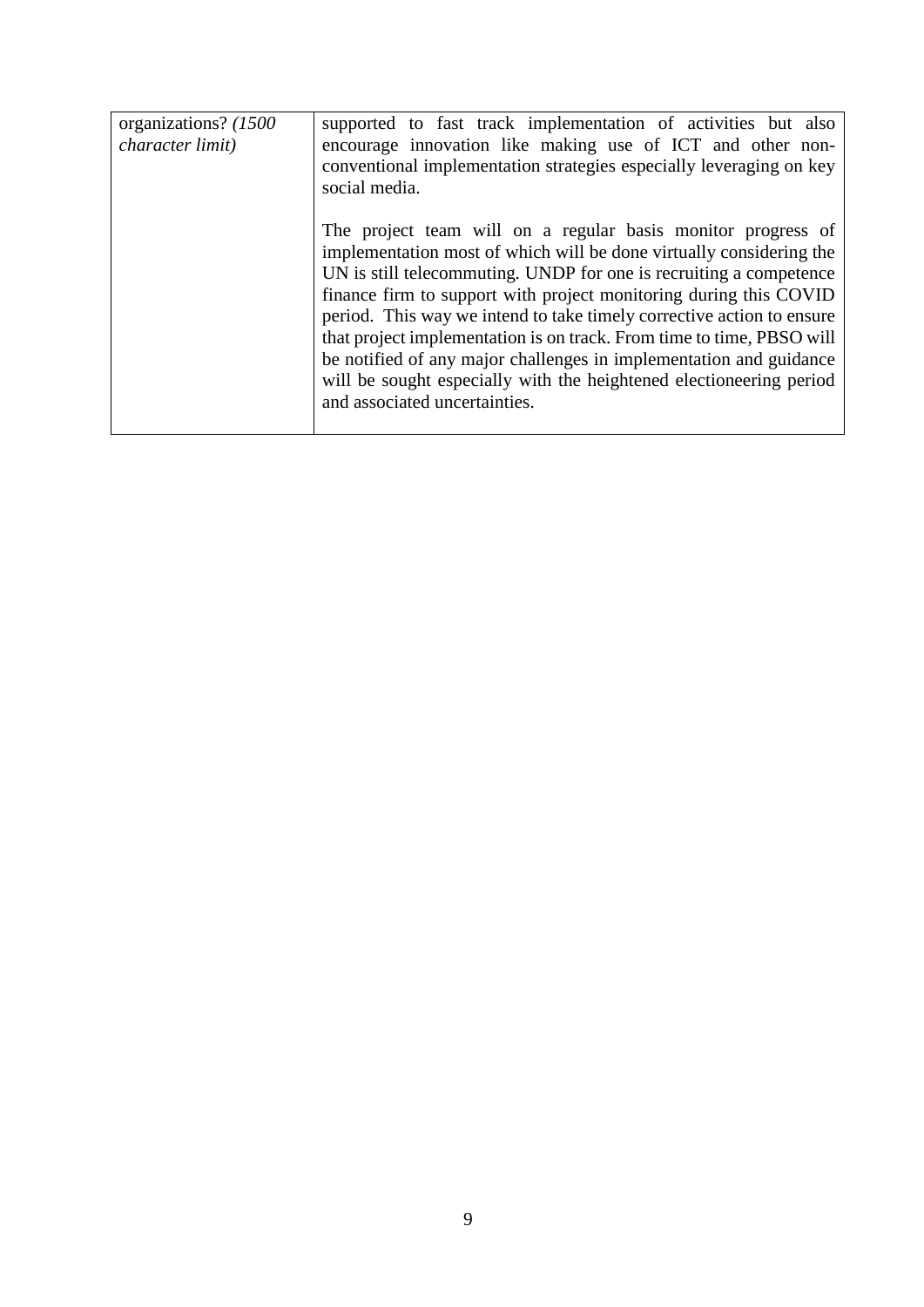## **PART IV: INDICATOR BASED PERFORMANCE ASSESSMENT**

*Using the Project Results Framework as per the approved project document or any amendments- provide an update on the achievement of key indicators at both the outcome and output level in the table below (if your project has more indicators than provided in the table, select the most relevant ones with most relevant progress to highlight). Where it has not been possible to collect data on indicators, state this and provide any explanation.* Provide gender and age disaggregated data. (300 characters max per entry)

|                     | <b>Performance</b><br><b>Indicators</b>                                                                               | <b>Indicator</b><br><b>Baseline</b> | End of<br>project<br><b>Indicator</b><br><b>Target</b> | <b>Indicator</b><br><b>Milestone</b> | <b>Current indicator</b><br>progress | <b>Reasons for Variance/</b><br><b>Delay</b><br>(if any) |
|---------------------|-----------------------------------------------------------------------------------------------------------------------|-------------------------------------|--------------------------------------------------------|--------------------------------------|--------------------------------------|----------------------------------------------------------|
| <b>Outcome 1</b>    |                                                                                                                       |                                     |                                                        |                                      |                                      |                                                          |
|                     | State and civil society actor decisionmaking processes are more inclusive and enable proactive participation of youth |                                     |                                                        |                                      |                                      |                                                          |
| Output 1.1          | Indicator 1.1.1.1                                                                                                     | TBD/0                               | 3                                                      | 3                                    |                                      | The districts being targeted                             |
| Capacity of         | Number of districts                                                                                                   |                                     |                                                        |                                      |                                      | is 4 but plan to reach more                              |
| selected            | that undertake                                                                                                        |                                     |                                                        |                                      |                                      | districts due to COVID and                               |
| government          | consultations with                                                                                                    |                                     |                                                        |                                      |                                      | media engagements but also                               |
| ministries and      | youth                                                                                                                 |                                     |                                                        |                                      |                                      | through the work with other                              |
| departments is      |                                                                                                                       |                                     |                                                        |                                      |                                      | cultural/traditional                                     |
| enhanced to         |                                                                                                                       |                                     |                                                        |                                      |                                      | institutions.                                            |
| effectively         | Indicator 1.1.1.2                                                                                                     |                                     |                                                        |                                      |                                      |                                                          |
| mainstream youth    | Number of target                                                                                                      |                                     |                                                        |                                      |                                      |                                                          |
| issues in decision- | districts that                                                                                                        |                                     |                                                        |                                      |                                      |                                                          |
| making              | integrate youth-                                                                                                      |                                     |                                                        |                                      |                                      |                                                          |
| mechanisms          | interventions in their                                                                                                |                                     |                                                        |                                      |                                      |                                                          |
|                     | development plans                                                                                                     |                                     |                                                        |                                      |                                      |                                                          |
|                     | and budgets                                                                                                           |                                     |                                                        |                                      |                                      |                                                          |
|                     | Indicator 1.1.1.3                                                                                                     | $\overline{2}$                      | 5                                                      |                                      | 8                                    | More Kingdoms have been                                  |
|                     |                                                                                                                       |                                     |                                                        |                                      |                                      | engaged through the                                      |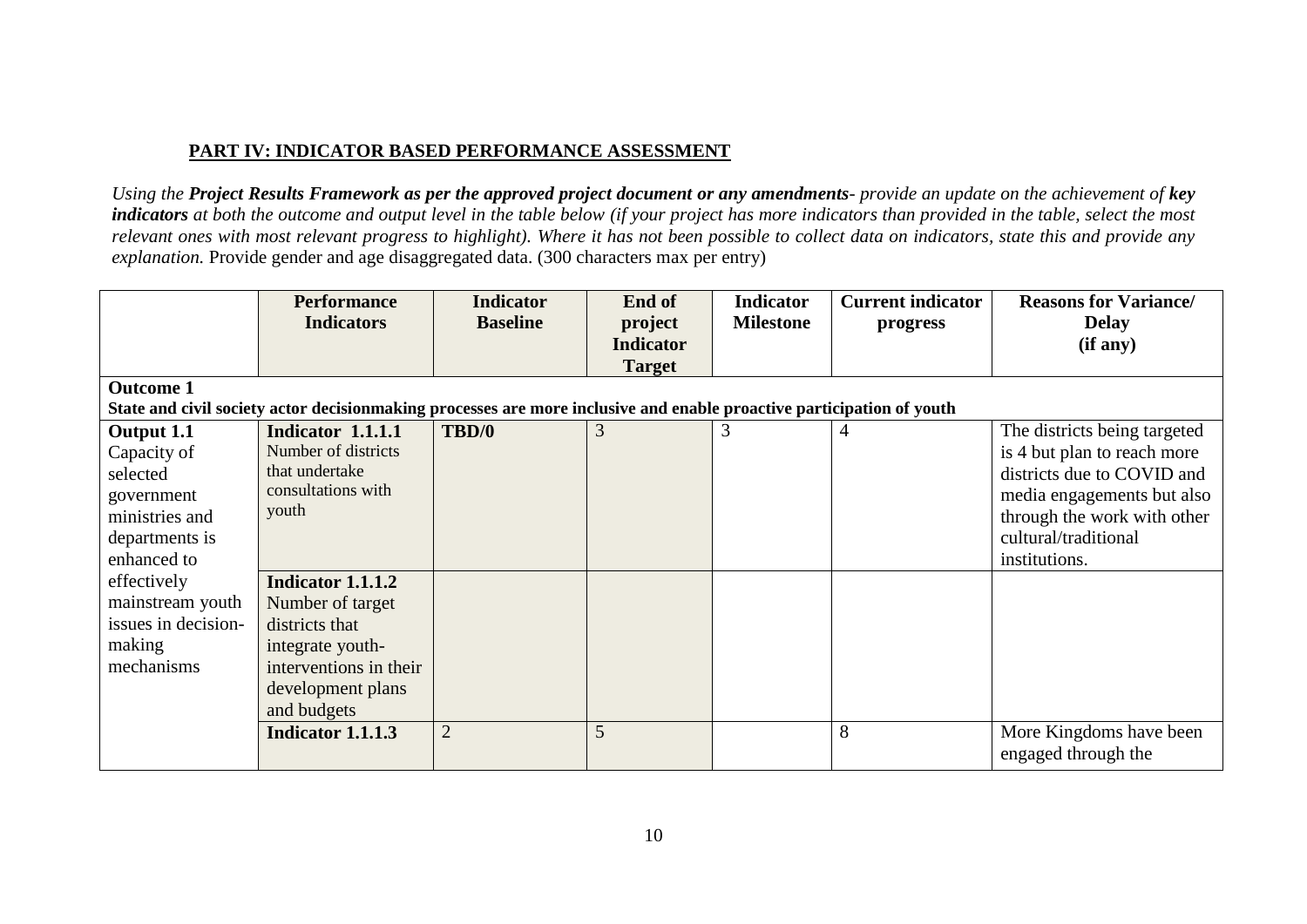| <b>Performance</b>       | <b>Indicator</b> | End of           | <b>Indicator</b> | <b>Current indicator</b> | <b>Reasons for Variance/</b>           |
|--------------------------|------------------|------------------|------------------|--------------------------|----------------------------------------|
| <b>Indicators</b>        | <b>Baseline</b>  | project          | <b>Milestone</b> | progress                 | <b>Delay</b>                           |
|                          |                  | <b>Indicator</b> |                  |                          | (if any)                               |
|                          |                  | <b>Target</b>    |                  |                          |                                        |
| Number of                |                  |                  |                  |                          | existing structures on                 |
| kingdoms that            |                  |                  |                  |                          | ground that transcends                 |
| integrate youth          |                  |                  |                  |                          | regions. For example                   |
| issues in the            |                  |                  |                  |                          | through the NDF, 5                     |
| strategic plans          |                  |                  |                  |                          | kingdoms are being engaged             |
|                          |                  |                  |                  |                          | while 3 kingdoms in<br>Rwenzori region |
|                          |                  |                  |                  |                          | respectively.                          |
| Indicator 1.1.1.4        |                  |                  |                  |                          |                                        |
| No of functional         |                  |                  |                  |                          |                                        |
| DPCs/LPCs in             |                  |                  |                  |                          |                                        |
| Buganda and              |                  |                  |                  |                          |                                        |
| Rwenzori                 |                  |                  |                  |                          |                                        |
| <b>Indicator 1.1.1.5</b> |                  |                  |                  |                          |                                        |
| Assessment on youth      |                  |                  |                  |                          |                                        |
| inclusion<br>in          |                  |                  |                  |                          |                                        |
| peacebuilding            |                  |                  |                  |                          |                                        |
| <b>Indicator 1.1.1.6</b> |                  |                  | $\overline{4}$   |                          |                                        |
| Number of fora           |                  |                  |                  |                          |                                        |
| promoting youth          |                  |                  |                  |                          |                                        |
| leadership and           |                  |                  |                  |                          |                                        |
| peacebuilding            |                  |                  |                  |                          |                                        |
| <b>Indicator 1.1.1.6</b> |                  |                  | $\overline{2}$   |                          |                                        |
| No of policy             |                  |                  |                  |                          |                                        |
| dialogues held           |                  |                  |                  |                          |                                        |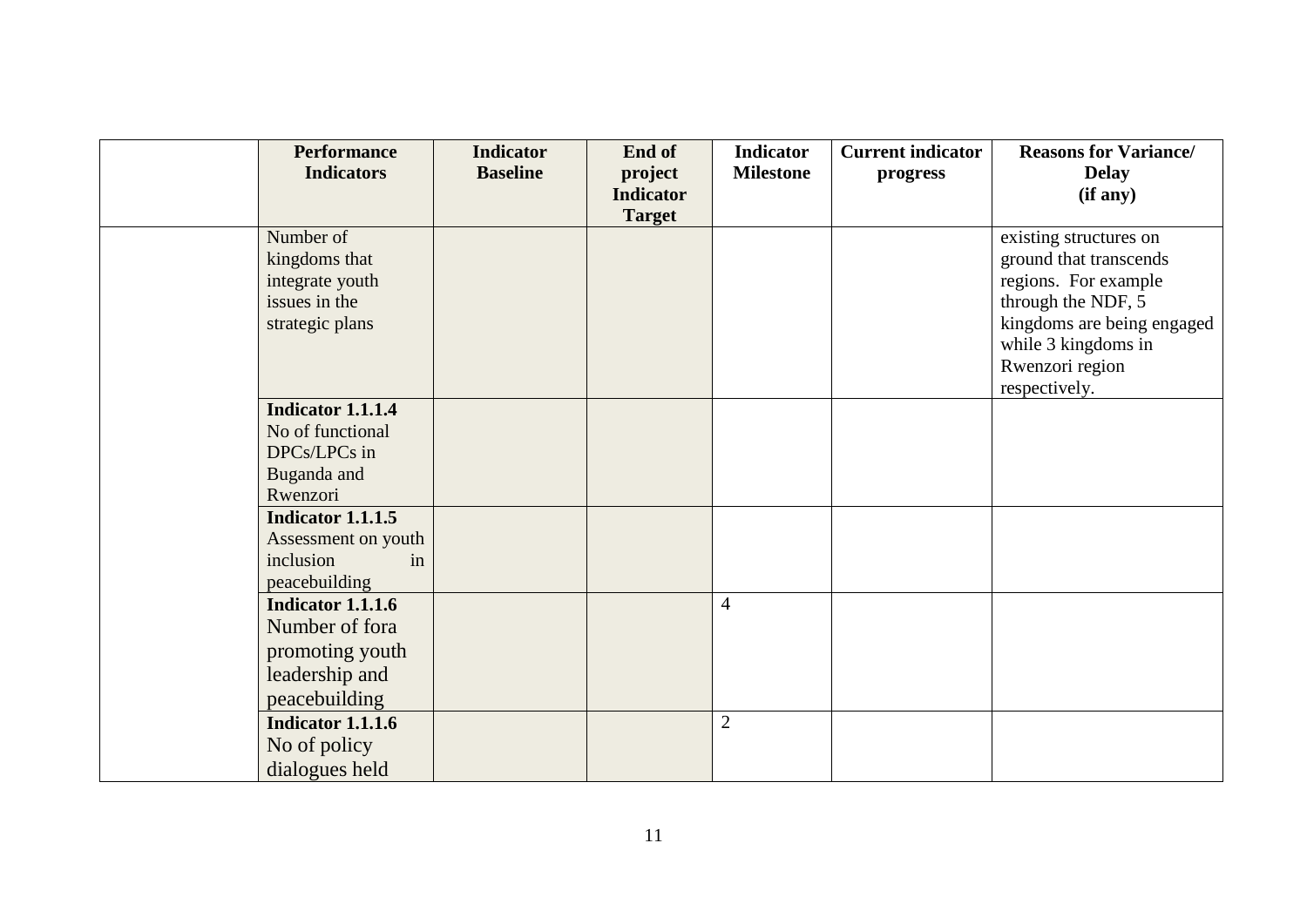|                                                                                                                                                                                              | <b>Performance</b><br><b>Indicators</b>                                                                                                                                                   | <b>Indicator</b><br><b>Baseline</b> | End of<br>project<br><b>Indicator</b> | <b>Indicator</b><br><b>Milestone</b> | <b>Current indicator</b><br>progress | <b>Reasons for Variance/</b><br><b>Delay</b><br>(if any) |
|----------------------------------------------------------------------------------------------------------------------------------------------------------------------------------------------|-------------------------------------------------------------------------------------------------------------------------------------------------------------------------------------------|-------------------------------------|---------------------------------------|--------------------------------------|--------------------------------------|----------------------------------------------------------|
|                                                                                                                                                                                              |                                                                                                                                                                                           |                                     | <b>Target</b>                         |                                      |                                      |                                                          |
|                                                                                                                                                                                              |                                                                                                                                                                                           |                                     |                                       |                                      |                                      |                                                          |
| Output 1.2 Youth<br>pro-actively<br>engage with<br>leaders and elders<br>and advocate for<br>their own<br>inclusion in<br>peacebuilding<br>processes and new<br>peacebuilding<br>initiatives | Indicator 1.2.1.1<br>Number of young<br>people reached with<br>peacebuilding<br>information<br>disaggregated by<br>gender and age.<br>b) Number of Radio<br>presenters<br>engaged/trained |                                     |                                       |                                      | 2,700                                |                                                          |
|                                                                                                                                                                                              | Indicator 1.2.1.2<br>Number of EKNs<br>conducted                                                                                                                                          |                                     | $\overline{2}$                        |                                      |                                      |                                                          |
|                                                                                                                                                                                              | Indicator 1.2.1.3<br>No of youth platforms<br>supported                                                                                                                                   | $\overline{0}$                      | $\overline{2}$                        |                                      | $\overline{2}$                       |                                                          |
|                                                                                                                                                                                              | Indicator 1.2.1.4<br>No. of youth<br>supported by the<br>programme<br>disaggregated by                                                                                                    |                                     |                                       |                                      |                                      |                                                          |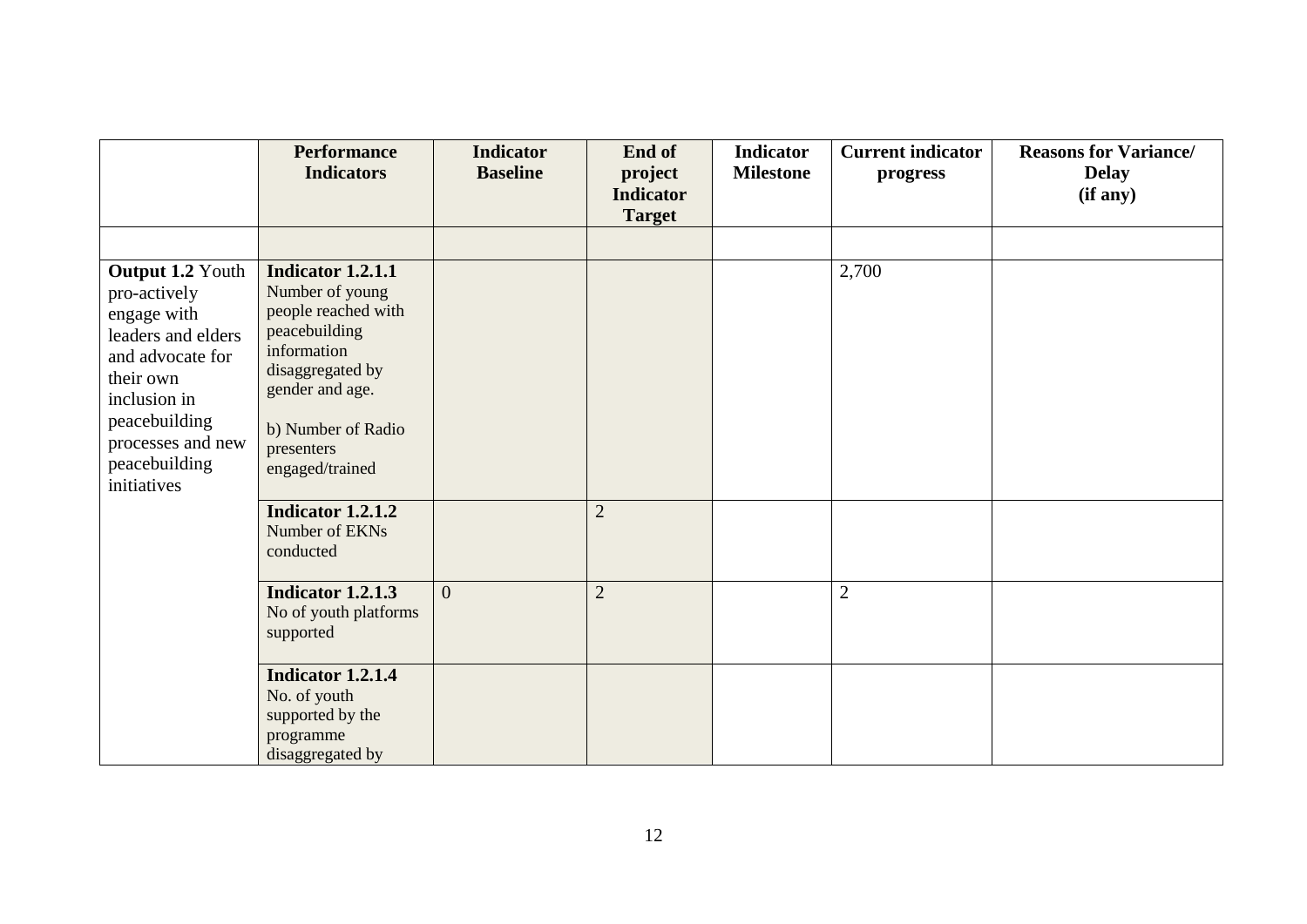| <b>Performance</b><br><b>Indicators</b>                                                                                                                    | <b>Indicator</b><br><b>Baseline</b> | End of<br>project<br><b>Indicator</b> | <b>Indicator</b><br><b>Milestone</b> | <b>Current indicator</b><br>progress | <b>Reasons for Variance/</b><br><b>Delay</b><br>(if any) |
|------------------------------------------------------------------------------------------------------------------------------------------------------------|-------------------------------------|---------------------------------------|--------------------------------------|--------------------------------------|----------------------------------------------------------|
|                                                                                                                                                            |                                     | <b>Target</b>                         |                                      |                                      |                                                          |
| various levels at the<br>national and sub<br>national levels                                                                                               |                                     |                                       |                                      |                                      |                                                          |
| <b>Indicator 1.2.1.5</b><br>Number of youth<br>trained on community<br>level mediation, early<br>warning and conflict<br>prevention and policy<br>advocacy |                                     |                                       |                                      |                                      |                                                          |
| <b>Indicator 1.2.1.6</b><br>Number of social<br>change entrepreneurs<br>reached                                                                            | $\overline{0}$                      | $\overline{4}$                        |                                      |                                      |                                                          |
| Indicator 1.2.1.7<br>Number of artists,<br>musicians, celebrities<br>reached                                                                               | $\overline{0}$                      | 20                                    |                                      | 20                                   |                                                          |
| <b>Indicator 1.2.1.8</b><br>Number of South to<br>South learning and<br>exchange visits for<br>target<br>youth                                             | $\Omega$                            | 50                                    |                                      |                                      |                                                          |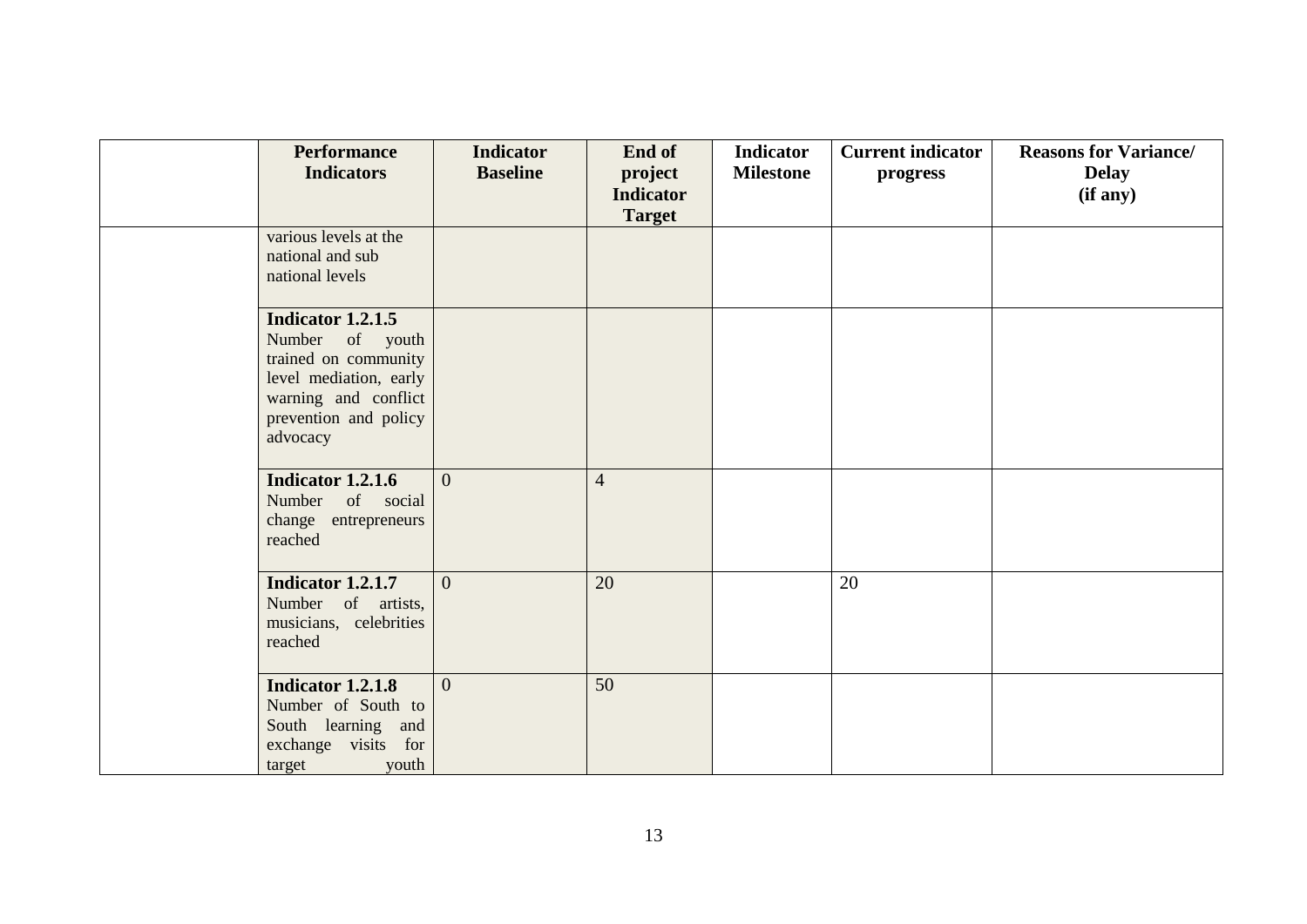|                                                                  | <b>Performance</b><br><b>Indicators</b>                                                                                                                                                      | <b>Indicator</b><br><b>Baseline</b> | End of<br>project<br><b>Indicator</b><br><b>Target</b> | <b>Indicator</b><br><b>Milestone</b> | <b>Current indicator</b><br>progress | <b>Reasons for Variance/</b><br><b>Delay</b><br>(if any) |
|------------------------------------------------------------------|----------------------------------------------------------------------------------------------------------------------------------------------------------------------------------------------|-------------------------------------|--------------------------------------------------------|--------------------------------------|--------------------------------------|----------------------------------------------------------|
|                                                                  | /peacebuilders<br>supported                                                                                                                                                                  |                                     |                                                        |                                      |                                      |                                                          |
|                                                                  | Indicator 1.2.1.9<br>Number of coaches,<br>ex-players & cheer-<br>leaders trained on<br>peacebuilding<br>integration in sports<br>b) Number of youth<br>reached through sports<br>activities | $\overline{0}$                      | 50                                                     |                                      |                                      |                                                          |
|                                                                  | <b>Indicator 1.2.1.10</b><br>Number of young<br>leaders trained                                                                                                                              | $\overline{0}$                      | 50                                                     |                                      | 50                                   |                                                          |
| Output 1.3<br>Selected<br>government and<br>civil society actors | Indicator 1.3.1.1<br>Mentorship platform<br>established                                                                                                                                      |                                     | $\overline{4}$                                         |                                      | $\overline{\mathbf{4}}$              |                                                          |
| promote youth<br>participation in<br>political and               | Indicator 1.3.1.2<br>Number of insider<br>mediators trained                                                                                                                                  |                                     |                                                        |                                      |                                      |                                                          |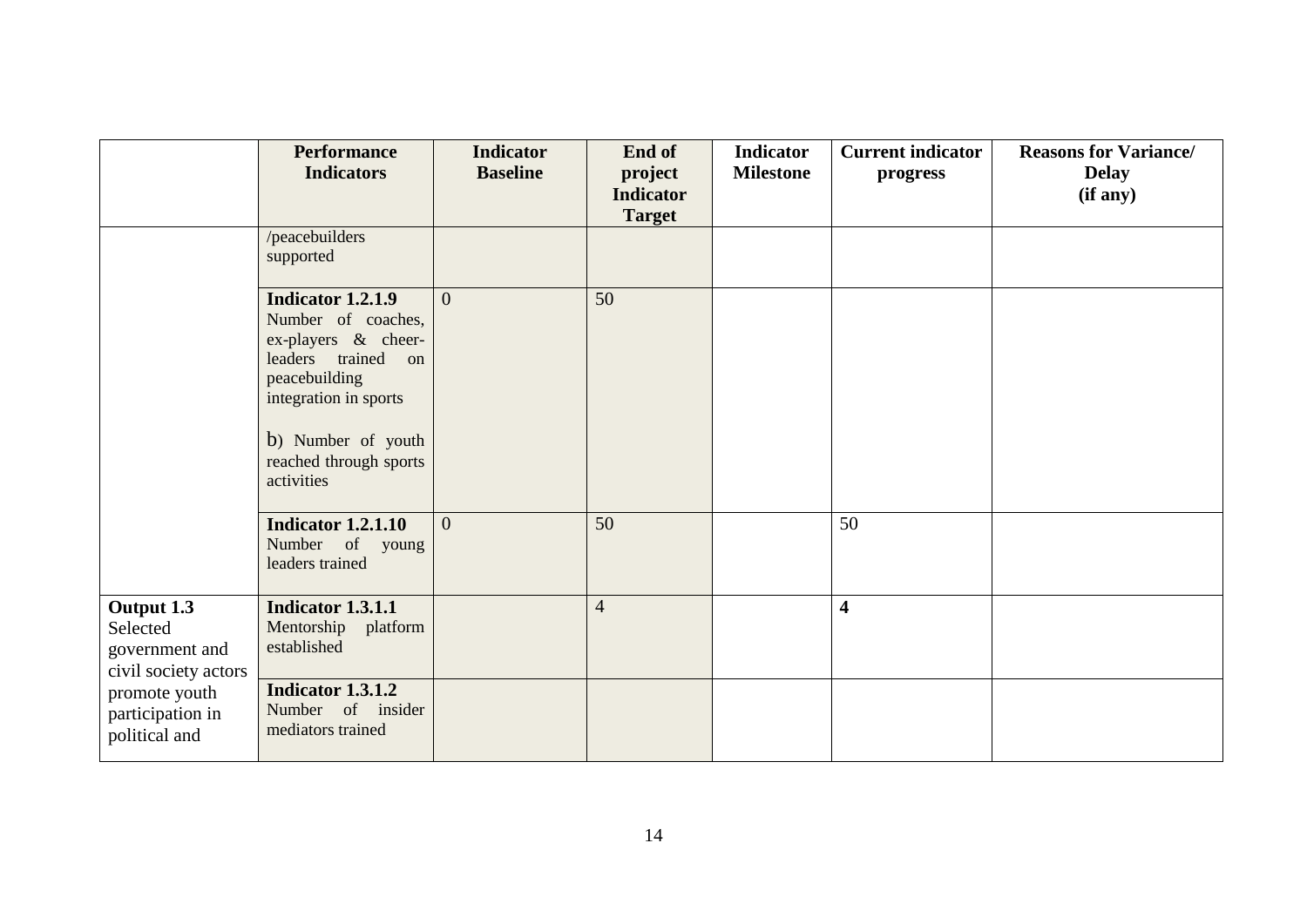|                            | <b>Performance</b>                                                                                                                                       | <b>Indicator</b> | End of           | <b>Indicator</b> | <b>Current indicator</b> | <b>Reasons for Variance/</b>                                                                                                                                                                                                              |
|----------------------------|----------------------------------------------------------------------------------------------------------------------------------------------------------|------------------|------------------|------------------|--------------------------|-------------------------------------------------------------------------------------------------------------------------------------------------------------------------------------------------------------------------------------------|
|                            | <b>Indicators</b>                                                                                                                                        | <b>Baseline</b>  | project          | <b>Milestone</b> | progress                 | <b>Delay</b>                                                                                                                                                                                                                              |
|                            |                                                                                                                                                          |                  | <b>Indicator</b> |                  |                          | (if any)                                                                                                                                                                                                                                  |
|                            |                                                                                                                                                          |                  | <b>Target</b>    |                  |                          |                                                                                                                                                                                                                                           |
| peacebuilding<br>processes | <b>Indicator 1.3.1.3</b><br>Number of<br>developments plans<br>integrated with youth<br>issues                                                           |                  |                  |                  |                          |                                                                                                                                                                                                                                           |
|                            | Indicator 1.3.1.4<br>Number of cultural<br>institutions supported                                                                                        |                  |                  | 8                |                          | More Kingdoms have been<br>engaged through the<br>existing structures on<br>ground that transcends<br>regions. For example<br>through the NDF, 5<br>kingdoms are being engaged<br>while 3 kingdoms in<br>Rwenzori region<br>respectively. |
|                            | <b>Indicator 1.3.1.5</b><br>number of strategic<br>with<br>engagement<br>government, to include<br>youth issues in the<br>draft National Peace<br>Policy |                  |                  | $\overline{2}$   | $\mathbf{1}$             |                                                                                                                                                                                                                                           |
|                            | <b>Indicator 1.3.1.6</b><br>Number of capacity<br>building<br>activities                                                                                 |                  |                  | 10               | $\overline{\mathbf{4}}$  |                                                                                                                                                                                                                                           |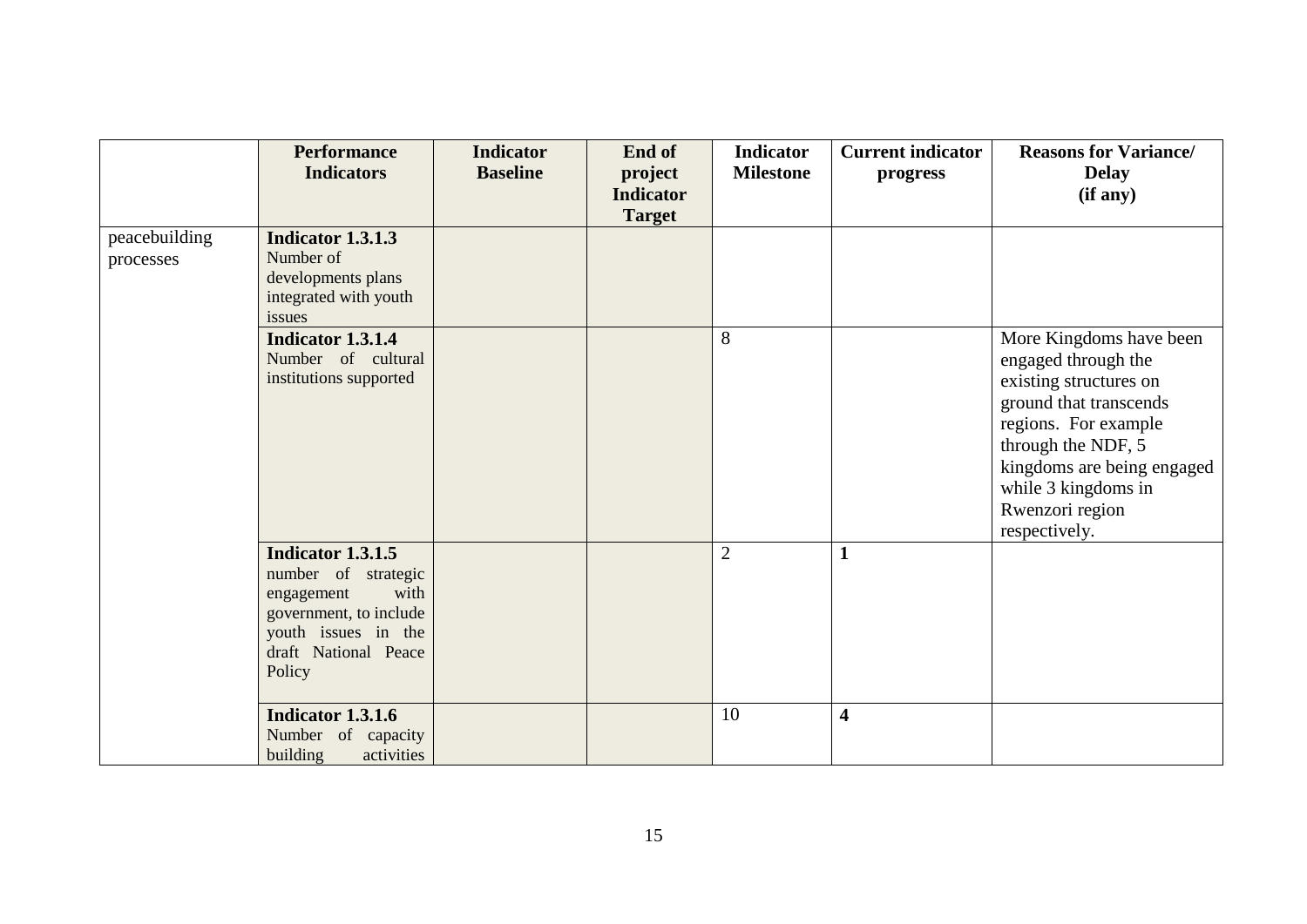|                                                                                                                                     | <b>Performance</b><br><b>Indicators</b><br>organized<br>and                                               | <b>Indicator</b><br><b>Baseline</b> | End of<br>project<br><b>Indicator</b><br><b>Target</b> | <b>Indicator</b><br><b>Milestone</b> | <b>Current indicator</b><br>progress | <b>Reasons for Variance/</b><br><b>Delay</b><br>(if any) |  |  |
|-------------------------------------------------------------------------------------------------------------------------------------|-----------------------------------------------------------------------------------------------------------|-------------------------------------|--------------------------------------------------------|--------------------------------------|--------------------------------------|----------------------------------------------------------|--|--|
|                                                                                                                                     | implemented                                                                                               |                                     |                                                        |                                      |                                      |                                                          |  |  |
|                                                                                                                                     | <b>Indicator 1.3.1.7</b><br>Number of youth led<br>Organisations trained                                  |                                     | $\overline{4}$                                         | $5\overline{)}$                      | 5                                    | More youth platforms<br>were reached.                    |  |  |
| Outcome 2: Mistrust between law enforcement and security agencies and communities is reduced by enhancing the strict application of |                                                                                                           |                                     |                                                        |                                      |                                      |                                                          |  |  |
| human rights standards                                                                                                              |                                                                                                           |                                     |                                                        |                                      |                                      |                                                          |  |  |
| Output 2.1                                                                                                                          | Indicator 2.1.1.1                                                                                         |                                     |                                                        |                                      |                                      |                                                          |  |  |
| Capacity building                                                                                                                   | Number of law                                                                                             |                                     |                                                        |                                      |                                      |                                                          |  |  |
| is provided for law                                                                                                                 | enforcement/security                                                                                      |                                     |                                                        |                                      |                                      |                                                          |  |  |
| enforcement and                                                                                                                     | agencies with a                                                                                           |                                     |                                                        |                                      |                                      |                                                          |  |  |
| security agencies                                                                                                                   | strategy/operational                                                                                      |                                     |                                                        |                                      |                                      |                                                          |  |  |
| on human rights                                                                                                                     | framework in place                                                                                        |                                     |                                                        |                                      |                                      |                                                          |  |  |
| standards in their                                                                                                                  | to minimize the use                                                                                       |                                     |                                                        |                                      |                                      |                                                          |  |  |
| operations                                                                                                                          | of violence during                                                                                        |                                     |                                                        |                                      |                                      |                                                          |  |  |
| engaging the                                                                                                                        | crowd control                                                                                             |                                     |                                                        |                                      |                                      |                                                          |  |  |
| youth                                                                                                                               | operations                                                                                                |                                     |                                                        |                                      |                                      |                                                          |  |  |
|                                                                                                                                     | b) Number of law<br>enforcement and<br>security agencies<br>staff trained on<br>human rights<br>standards |                                     |                                                        | 51 (9M:42F)                          |                                      |                                                          |  |  |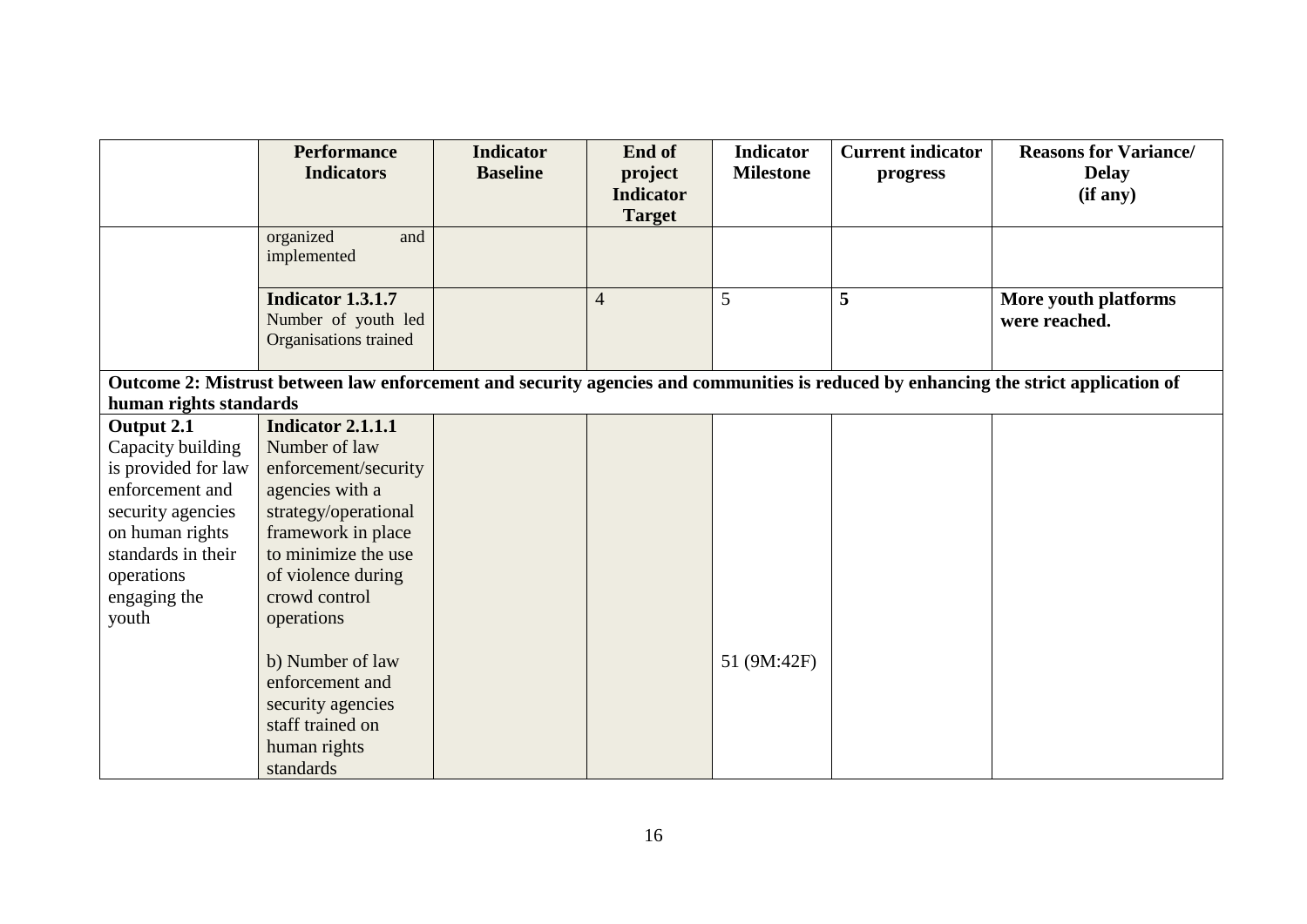|                   | <b>Performance</b><br><b>Indicators</b> | <b>Indicator</b><br><b>Baseline</b> | End of<br>project<br><b>Indicator</b> | <b>Indicator</b><br><b>Milestone</b> | <b>Current indicator</b><br>progress | <b>Reasons for Variance/</b><br><b>Delay</b><br>(if any) |
|-------------------|-----------------------------------------|-------------------------------------|---------------------------------------|--------------------------------------|--------------------------------------|----------------------------------------------------------|
|                   |                                         |                                     | <b>Target</b>                         |                                      |                                      |                                                          |
|                   |                                         |                                     |                                       |                                      |                                      |                                                          |
|                   |                                         |                                     |                                       |                                      |                                      |                                                          |
| Output 2.2        | Indicator 2.2.1.1                       |                                     |                                       |                                      |                                      |                                                          |
| The effectiveness | No. of High-level                       |                                     |                                       |                                      |                                      |                                                          |
| of a monitoring,  | meetings to address                     |                                     |                                       |                                      |                                      |                                                          |
| reporting and     | human rights                            |                                     |                                       |                                      |                                      |                                                          |
| advocacy          | situation of the                        |                                     |                                       |                                      |                                      |                                                          |
| framework for     | youth                                   |                                     |                                       |                                      |                                      |                                                          |
| human rights      | <b>Indicator 2.2.1.2</b>                |                                     |                                       |                                      |                                      |                                                          |
| violations in law | Number of CSOs                          |                                     |                                       |                                      |                                      |                                                          |
| enforcement       | and youth                               |                                     |                                       |                                      |                                      |                                                          |
| operations aimed  | organizations trained                   |                                     |                                       |                                      |                                      |                                                          |
| at engaging the   | to monitor, report,                     |                                     |                                       |                                      |                                      |                                                          |
| youth is          | raise and advocate                      |                                     |                                       |                                      |                                      |                                                          |
| strengthened      | on human rights                         |                                     |                                       |                                      |                                      |                                                          |
|                   | concerns related to                     |                                     |                                       |                                      |                                      |                                                          |
|                   | youth issues                            |                                     |                                       |                                      |                                      |                                                          |
|                   |                                         |                                     |                                       |                                      |                                      |                                                          |
|                   |                                         |                                     |                                       |                                      |                                      |                                                          |
|                   |                                         |                                     |                                       |                                      |                                      |                                                          |
|                   |                                         |                                     |                                       |                                      |                                      |                                                          |
|                   |                                         |                                     |                                       |                                      |                                      |                                                          |
|                   |                                         |                                     |                                       |                                      |                                      |                                                          |